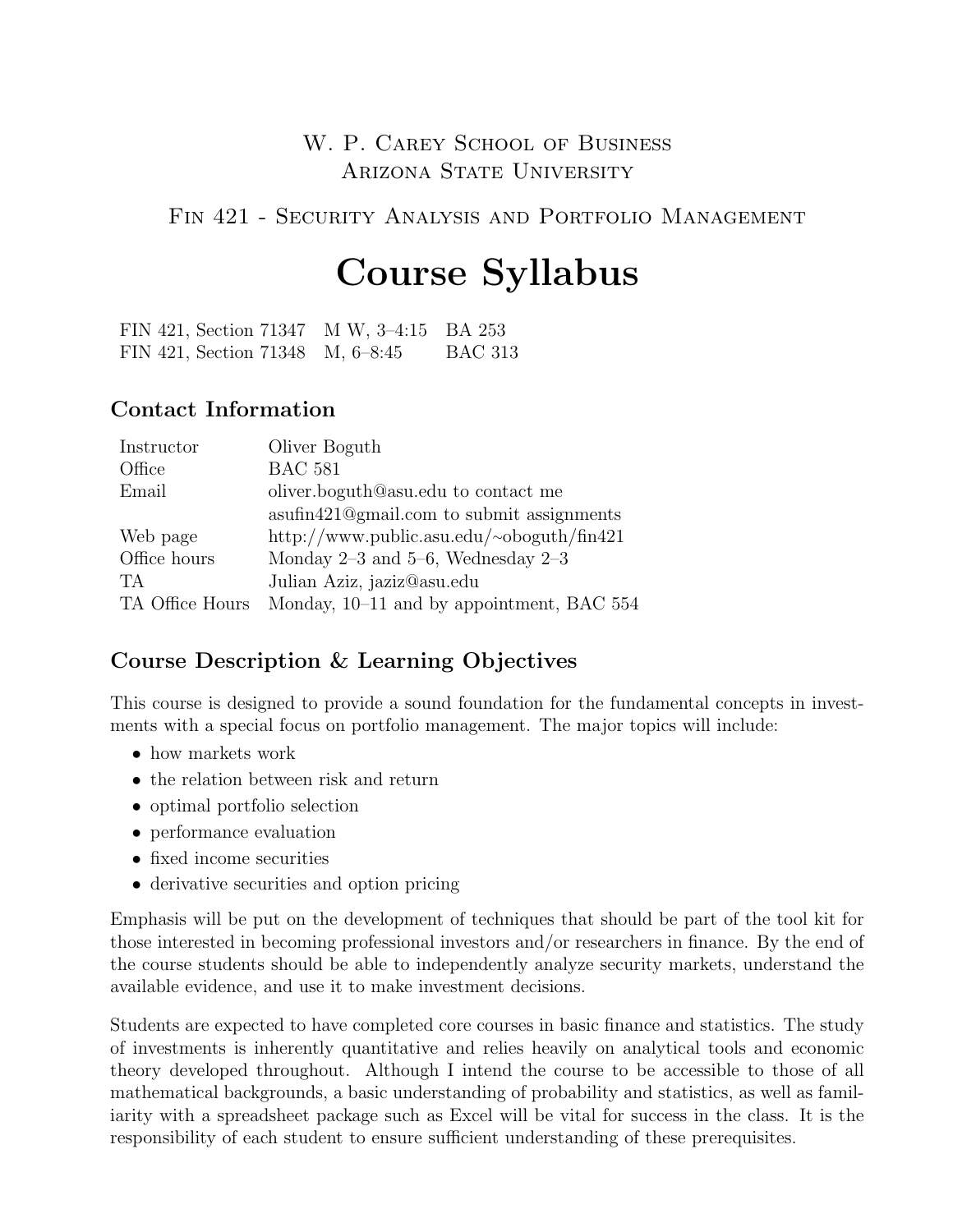## Course Materials

Lecture Notes and required readings will be posted on the course website in advance. These notes are not a complete record of what I discuss in class, but serve as an outline for developing the concepts while still requiring active learning. Please note that I will occasionally update previous lecture notes for corrections and clarifications.

Textbook: Bodie, Kane, and Marcus, Essentials of Investments, 9th edition I further strongly recommend regular reading of the Wall Street Journal, The Economist, or other business or economic news.

Spreadsheet Help: Both lectures and assignments frequently rely on Excel. I will provide a general introduction, present relevant examples in class, and be available for questions. For specific functionality, use the outstanding Excels help files or the abundant online support. For a more structured textbook approach, I recommend: Craig Holden, *Excel Modeling and* Estimation in the Fundamentals of Investments, Pearson Prentice Hall.

# Course Requirements and Grading

The course grade will be based on assignments, exams, and class participation:

- Assignments (about 9, 40\%, lowest score dropped)
- One midterm exam  $(15\%)$  and a comprehensive final exam  $(35\%)$
- Class participation and discussion contribution  $(10\%)$

In addition, I will provide sample questions following every lecture. These are not to be turned in, but I highly recommend you to work on them.

Assignments: There will be weekly assignments, most of which will require the use of Excel. The assignments vary widely in difficulty, and I explicitly encourage you to seek help from the TA. The assignments can be completed individually or in groups of two. If you work together, please submit only one assignment containing both names. You are allowed to talk to and discuss the assignments with other groups, but the work has to be completed separately. While you will spend the majority of your time on the data work, grading will be based mainly on the economic intuition and the written answers. No late submission will be accepted.

Exams: There is one midterm (45 minutes) and one comprehensive final exam (90 minutes). Only calculators are permitted for the exams, but I will provide you with a list of formulas beforehand.

Class Participation and discussion contribution: You are expected to attend lectures, ask questions, and participate in the discussions. At the end of the term, I ask you to self evaluate your class participation on a scale from 0 (poor) to 5 (excellent), and justify your choice in three to five sentences. Please don't be shy, I expect you to give yourself a very high score. I do, however, reserve the right to disagree with your self-evaluation.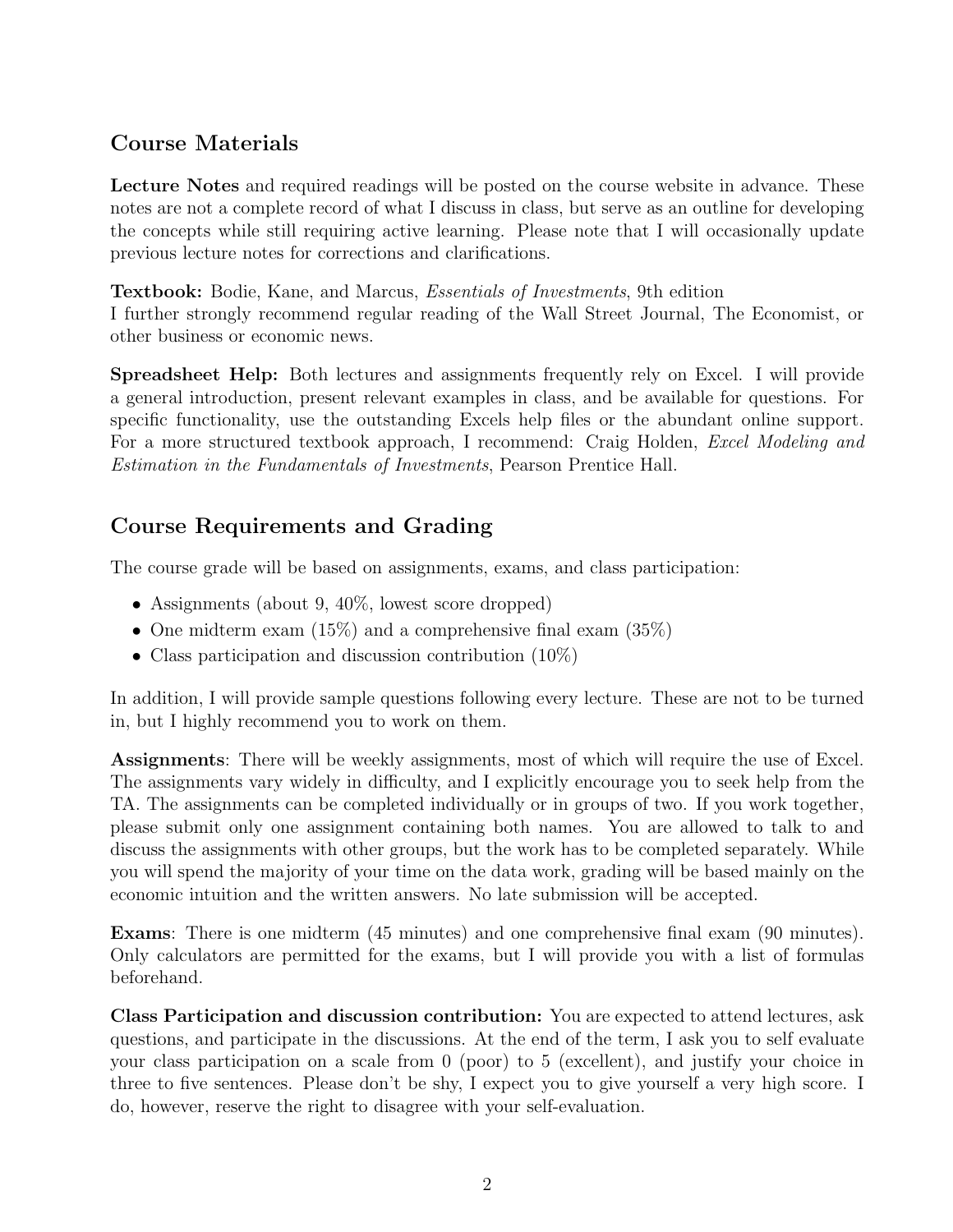## Course Policies

Phones and Laptops: Please turn off any sounds on phones and laptops before class. I strongly discourage the use of your devices during class for anything unrelated to the lecture. Do not distract the students around you with your activities.

Absence Policies and Make Up Work: No late assignments or make up test accepted without prior approval and/or documentation.

Re-grade Policy: Any re-grade requests must be submitted in writing to me no later than one week following the day the assignment was returned. Note that the entire assignment will be re-graded, so any re-grade request may result in a lower grade.

Academic Integrity and Ethical Behavior: The W. P. Carey School takes academic integrity very seriously. Therefore, unless otherwise specified, it is imperative that you do your own work. Any suspected violations of academic integrity will be taken seriously and result in sanctions ranging from a minimum of zero on the assignment to removal from the W. P. Carey School of Business.

Additional information on ASU's academic integrity policy may be found at [http://provost.asu.edu/academicintegrity.](http://provost.asu.edu/academicintegrity) Please also review the W. P. Carey School of Business Honor Code: <https://my.wpcarey.asu.edu/academic-integrity/upload/Undergraduate-Honor-Code.pdf>

Threatening Behavior Policy: The university takes threatening behavior very seriously and these situations will be handled in accordance with the Student Services Manual, SSM 102-02 [http://www.asu.edu/aad/manuals/ssm/ssm104-02.html.](http://www.asu.edu/aad/manuals/ssm/ssm104-02.html)

Religious Accommodations: The calendar of official religious holidays can be found here: [https://provost.asu.edu/index.php?q=religious-holiday-calendar.](https://provost.asu.edu/index.php?q=religious-holiday-calendar) Each holiday noted with two asterisks denotes an observance for which work is not allowed. For these holidays, students will not be penalized in any way for missing class or assignment, and opportunities to make up the work will be granted.

University-Sanctioned Activities: Accommodations will be made for students who miss class related to university-sanctioned activities according to ACD 304-02. If you are participating in a university-sanctioned activity, please let your instructor know as early in the course as possible so that accommodations can be made.

Disability Accommodations: If you need an accommodation for a disability, you must register with the Disability Resource Center (DRC).

## All information contained within this syllabus is subject to change.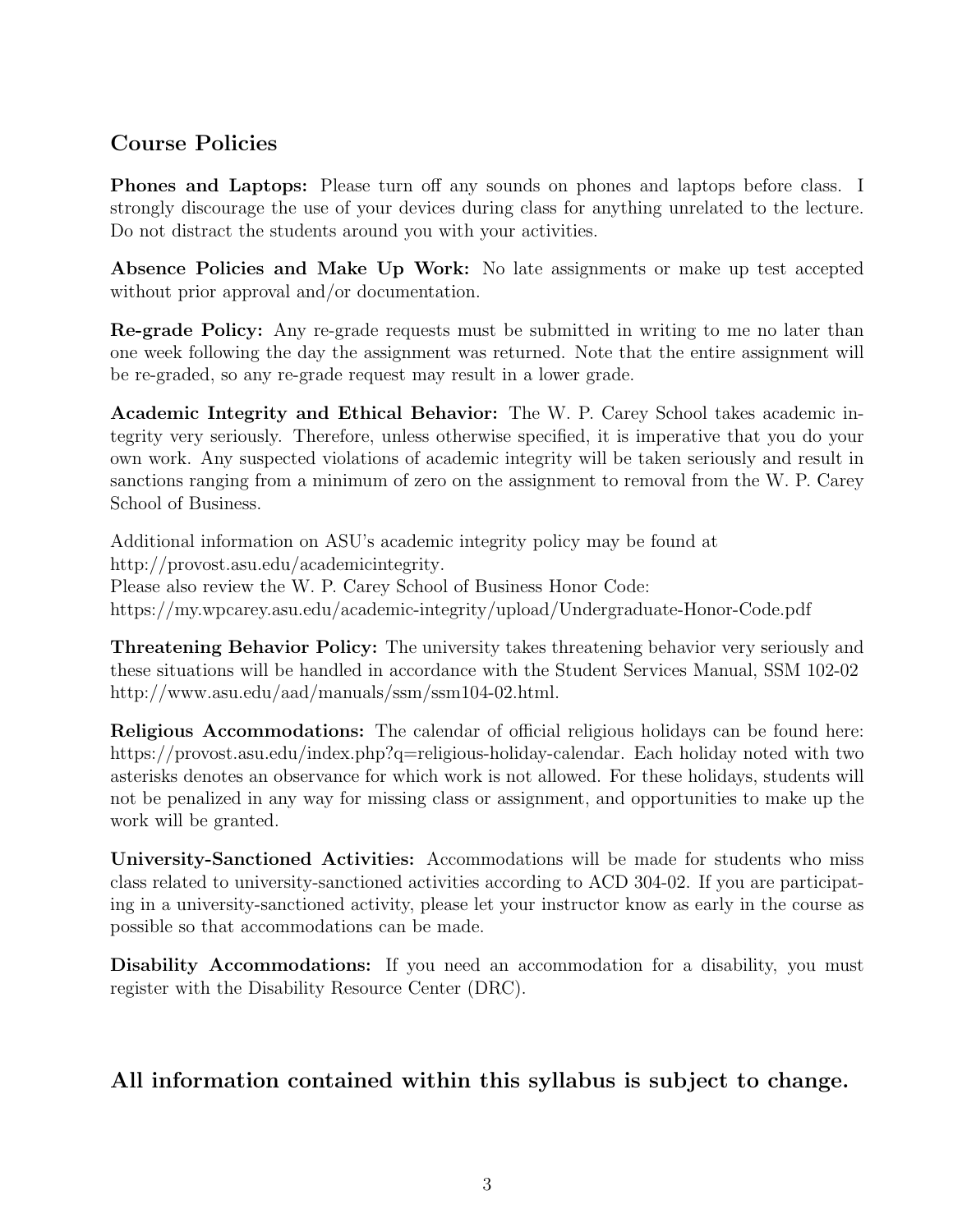#### Important Dates

- M, Aug 25 First day of classes
- M, Sep 1 No class (Labor Day)
- M, Oct 13 No class (Fall Break)
- W, Oct 15 No class
- M, Oct 20 Midterm Exam
- M, Dec 1 Last class for M section.
- W, Dec 3 Last class for MW section.
- TBA Final Exam

# Course Outline and Readings (subject to change)

#### Financial Instruments & Securities Markets Asset Classes and Financial Instruments; Returns, Portfolios, and Indices; Financial Markets and Trading of Securities; Buying on Margin and Short Selling BKM 1–3 Financial Crisis & Mortgage Backed Securities Lewis: The End Lewis Risk & Return Probability Distributions, Return Distribution, Parameter Estimators, Investments over the Long Term - Effects of Inflation and Taxes on Returns BKM 5, Lewis Portfolio Theory Utility Function and Risk Aversion, Asset Allocation, Diversification and its Limits BKM 6.2–6.4 Portfolio Theory in Practice Jorion: Global Asset Allocation Jorion